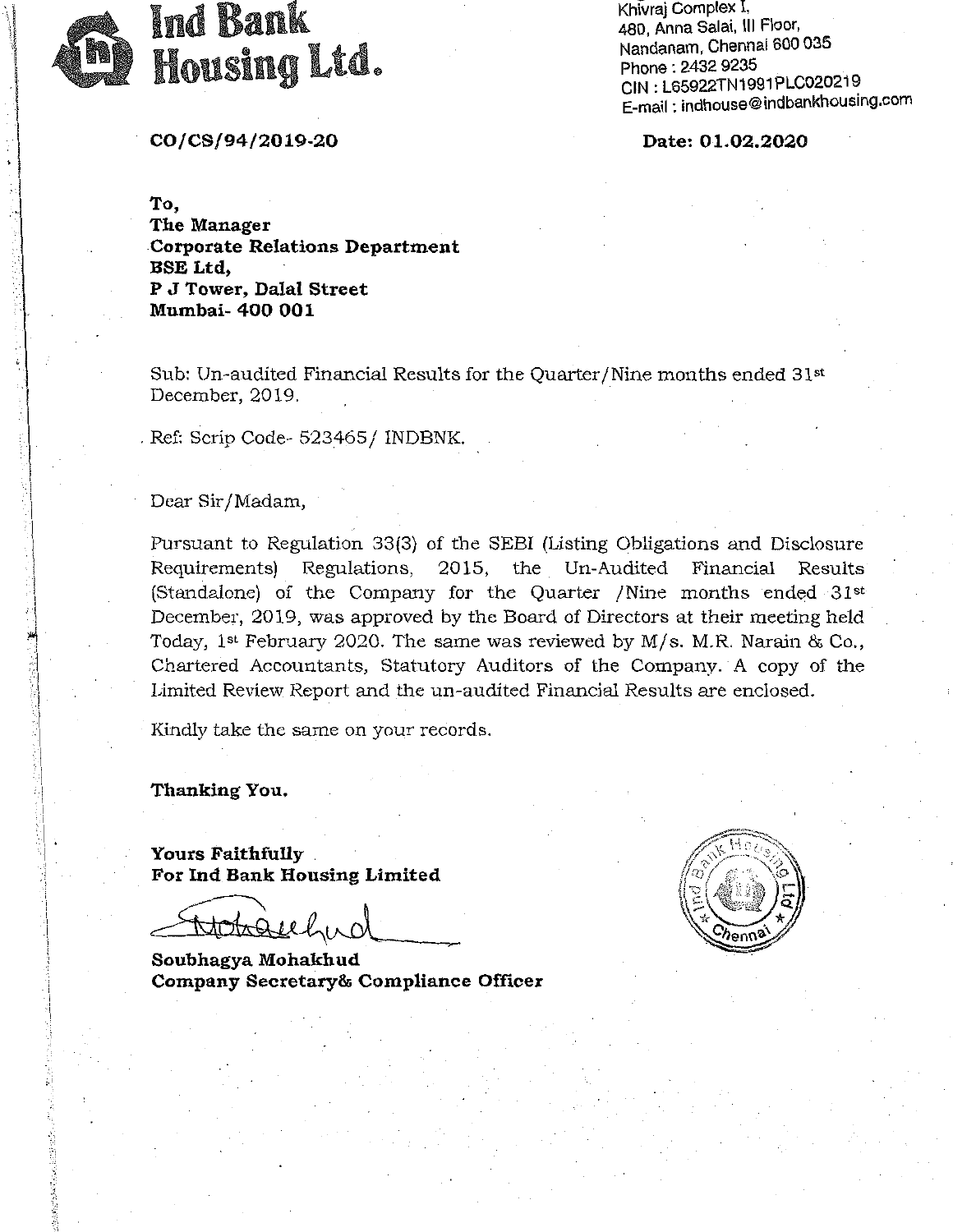| <b>IND BANK HOUSING LIMITED</b>                                                                        |                                                                                           |                 |                 |                               |                                        |            |                          |  |
|--------------------------------------------------------------------------------------------------------|-------------------------------------------------------------------------------------------|-----------------|-----------------|-------------------------------|----------------------------------------|------------|--------------------------|--|
| (A Subsidiary of Indian Bank)                                                                          |                                                                                           |                 |                 |                               |                                        |            |                          |  |
| Regd. Office : Third Floor, Khivraj Complex 1, No. 480, Anna Salai, Nandanam, Chennai 600035           |                                                                                           |                 |                 |                               |                                        |            |                          |  |
| Phone No. 044-24329235                                                                                 |                                                                                           |                 |                 |                               |                                        |            |                          |  |
| Website: www.indbankhousing.com<br>Email: indhouse@indbankhousing.com<br>CIN No: L65922TN1991PLC020219 |                                                                                           |                 |                 |                               |                                        |            |                          |  |
| <b>PART I</b>                                                                                          | Statement of Un-Audited Financial Results for the quaterr ended 31.12.2019<br>Rs.in Lakhs |                 |                 |                               |                                        |            |                          |  |
|                                                                                                        |                                                                                           | Three           | Preceding       | Corresponding<br>three months | Year to<br>date for the I date for the | Year to    | Previous                 |  |
|                                                                                                        |                                                                                           | months<br>ended | three<br>months | ended in the                  | current                                | Previous   | Accounting<br>Year ended |  |
| SI. No.                                                                                                | Particulars                                                                               |                 | ended           | previous year                 | period                                 | period     |                          |  |
|                                                                                                        |                                                                                           |                 |                 |                               | ended                                  | ended      |                          |  |
|                                                                                                        |                                                                                           | 31-12-2019      | 30-09-2019      | 31-12-2018                    | 31-12-2019                             | 31-12-2018 | 31-03-2019               |  |
|                                                                                                        |                                                                                           | Un-Audited      | Un-Audited      | Un-Audited                    | Un-Audited                             | Un-Audited | Audited                  |  |
| 1                                                                                                      | Revenue from Operations                                                                   | 13.00           | 13.84           | 8.60                          | 37.75                                  | 25.97      | 56.85                    |  |
| $\mathbf{z}$                                                                                           | Other Income                                                                              | 0.02            | 0.01            | 3.74                          | 0.19                                   | 6.21       | 9.80                     |  |
| 3                                                                                                      | Total Revenue (1+2)                                                                       | 13.02           | 13.85           | 12.34                         | 37.94                                  | 32.18      | 66.65                    |  |
| 4                                                                                                      | Expenditure                                                                               | 0.00            | 0.00            | 0.00                          |                                        | 0.00       | 0.00                     |  |
|                                                                                                        | al Cost of Services                                                                       | 0.00            | 0.00            | 0.00                          | 0.00                                   | 0.00       | 0.00                     |  |
|                                                                                                        | b Purchases of Stock-in-Trade                                                             | 0.00            | 0.00            | 0.00                          | 0.00                                   | 0.00       | 0.00                     |  |
|                                                                                                        | Changes in inventories of finished goods work-in-progress                                 | 0.00            | 0.00            | 0.00                          | 0.00                                   | 0.00       |                          |  |
|                                                                                                        | and Stock-in-trade                                                                        | 7.56            | 7.28            | 7.10                          | 21.93                                  | 17.30      | 24.62                    |  |
|                                                                                                        | d Employee Benefits Expense<br>el Finance Costs                                           | 0.00            | 0.00            | 0.00                          | 0.00                                   | 0.00       | 0.00                     |  |
|                                                                                                        |                                                                                           |                 | 0.00            | 0.00                          | 0.00                                   | 0.00       | 0.00                     |  |
|                                                                                                        | (i) Payment under Right to Recompense                                                     | 0.00            |                 | 0.00                          | 0.00                                   | 0.00       | 0.00                     |  |
|                                                                                                        | (ii) Others                                                                               | 0.00            | 0.00            |                               |                                        |            |                          |  |
|                                                                                                        | Finance Costs - Total                                                                     | 0.00            | 0.00            | 0.00                          | 0.00                                   | 0.00       | 0.00                     |  |
|                                                                                                        | Depreciation and Amortization expenses                                                    | 0.08            | 0.08            | 0.20                          | 0.23                                   | 0.62       | 0.82                     |  |
|                                                                                                        | glOther expenses                                                                          |                 |                 |                               |                                        |            |                          |  |
|                                                                                                        | Postage&Telephones                                                                        | 0.08            | 0.08            | 0.32                          | 0.23                                   | 2.12       | 2.21                     |  |
|                                                                                                        | Provision for Non Performing Assets/written off                                           | (0.02)          | (6.03)          | 0.00                          | (5.92)                                 | 0.00       | (46.11)                  |  |
|                                                                                                        | Other Expenditure                                                                         | 7.13            | 12.44           | 8.10                          | 27.04                                  | 23.69      | 71.87                    |  |
|                                                                                                        | <b>Total Other Expenses</b>                                                               | 7.19            | 6.49            | 8.42                          | 21.35                                  | 25.81      | 27.97                    |  |
|                                                                                                        | <b>Total Expenses</b>                                                                     | 14.83           | 13.85           | 15.72                         | 43.51                                  | 43.73      | 53.41                    |  |
| 5                                                                                                      | Profit/(Loss) before exceptional items and tax (3-4)                                      | (1.81)          | 0.00            | (3.38)                        | (5.57)                                 | (11.55)    | 13.24                    |  |
| 6                                                                                                      | <b>Exceptional items</b>                                                                  | 0.00            | 0.00            | 0.00                          | 0.00                                   | 0.00       | 0.00                     |  |
| 7                                                                                                      | Profit/(Loss) before Tax (S-6)                                                            | (1.81)          | 0.00            | (3.38)                        | (5.57)                                 | (11.55)    | 13.24                    |  |
| 8                                                                                                      | Tax Expense                                                                               |                 |                 |                               |                                        |            |                          |  |
|                                                                                                        | (a) Current Tax                                                                           | 0.00            | 0.00            | 0.00                          | 0.00                                   | 0.00       | 0.00                     |  |
|                                                                                                        | (b) Deferred Tax                                                                          | 0.00            | 0.00            | 0.00                          | 0.00                                   | 0.00       | 0.00                     |  |
|                                                                                                        | (c) Prior years                                                                           | 0.00            | 0.00            | 0.00                          | 0.00                                   | 0.00       | 0.00                     |  |
|                                                                                                        | (d) Total                                                                                 | 0.00            | 0.00            | 0.00                          | 0.00                                   | 0.00       | 0.00                     |  |
| 9                                                                                                      | Profit/(Loss) for the period (7-8)                                                        | (1.81)          | 0.00            | (3.38)                        | (5.57)                                 | (11.55)    | 13.24                    |  |
| 10                                                                                                     | Other Comprehensive Income                                                                | 0.00            | 0.00            | 0.00                          | 0.00                                   | 0.00       | 0.00                     |  |
| 10A                                                                                                    | Items that will not be reclassified to profit or loss                                     |                 |                 |                               |                                        |            |                          |  |
|                                                                                                        | (a) Remeasurements of the defined benefit plans                                           | 0.00            | 0.00            | 0.00                          | 0.00                                   | 0.00       | 0.00                     |  |
| 10B                                                                                                    | Items that may be reclassified to profit or loss                                          | 0.00            | 0.00            | 0.00                          | 0.00                                   | 0.00       | 0.00                     |  |
| 11                                                                                                     | <b>Total Other Comprehensive Income</b>                                                   | 0.00            | 0.00            | 0.00                          | 0.00                                   | 0.00       | 0.00                     |  |
| 12                                                                                                     | Total Comprehensive Income for the period (9+11)                                          | (1.81)          | 0.00            | (3.38)                        | (5.57)                                 | (11.55)    | 13.24                    |  |
| 13                                                                                                     | Paid up equity share capital                                                              | 1000.00         | 1000.00         | 1000.00                       | 1000.00                                | 1000.00    | 1000.00                  |  |
|                                                                                                        | (Face value per share - Rs. 10/-)                                                         |                 |                 |                               |                                        |            |                          |  |
| 14                                                                                                     | Reserves excluding revaluation reserves (as per                                           | 583.17          | 583.17          | 583.17                        | 583.17                                 | 583.17     | 583.17                   |  |
|                                                                                                        | balance sheet of previous accounting year)                                                |                 |                 |                               |                                        |            |                          |  |
| 15                                                                                                     | Earnings Per Share (EPS) (Rs)                                                             | (0.02)          | 0.00            | (0.03)                        | (0.06)                                 | (0.12)     | 0.13                     |  |
|                                                                                                        | (a) Basic & diluted EPS before Extraordinary items                                        |                 |                 |                               |                                        |            |                          |  |
|                                                                                                        | for the period, for the year to date and for the                                          |                 |                 |                               |                                        |            |                          |  |
|                                                                                                        | previous year (not annualised)                                                            |                 |                 |                               |                                        |            |                          |  |
|                                                                                                        | (b) Basic & diluted EPS after Extraordinary items                                         | (0.02)          | 0.00            | (0.03)                        | (0.06)                                 | (0.12)     | 0.13                     |  |
|                                                                                                        | for the period, for the year to date and for the                                          |                 |                 |                               |                                        |            |                          |  |
|                                                                                                        | previous year (not annualised)                                                            |                 |                 |                               |                                        |            |                          |  |
|                                                                                                        |                                                                                           |                 |                 |                               |                                        |            |                          |  |

Notes

1 The above results were reviewed by the Audit Committee and Pursuant to the recommendations of the Audit Committee, the Board of Directors has adopted the un-audited Financial Results of the Company as per Indian Accounting Standards (IND AS) in their Meeting held on 01.02.2020 for the quarter/nine months ended 31st December 2019

2 The business activity of the Company is confined to housing finance business and hence no segment reporting has been done

3 Previous year's figures are regrouped and reclassified wherever necessary, to confirm to the current years classification

4 The unaudiated results have been subjected to limited review by the auditors of the company.

Place : Chenna

Date: 01.02.2020

For Ind Bank Housing Ltd

SESHA SAI P L V K **MANAGING DIRECTOR** 

t  $\frac{1}{2}$ Į. i<br>I<br>I<br>I